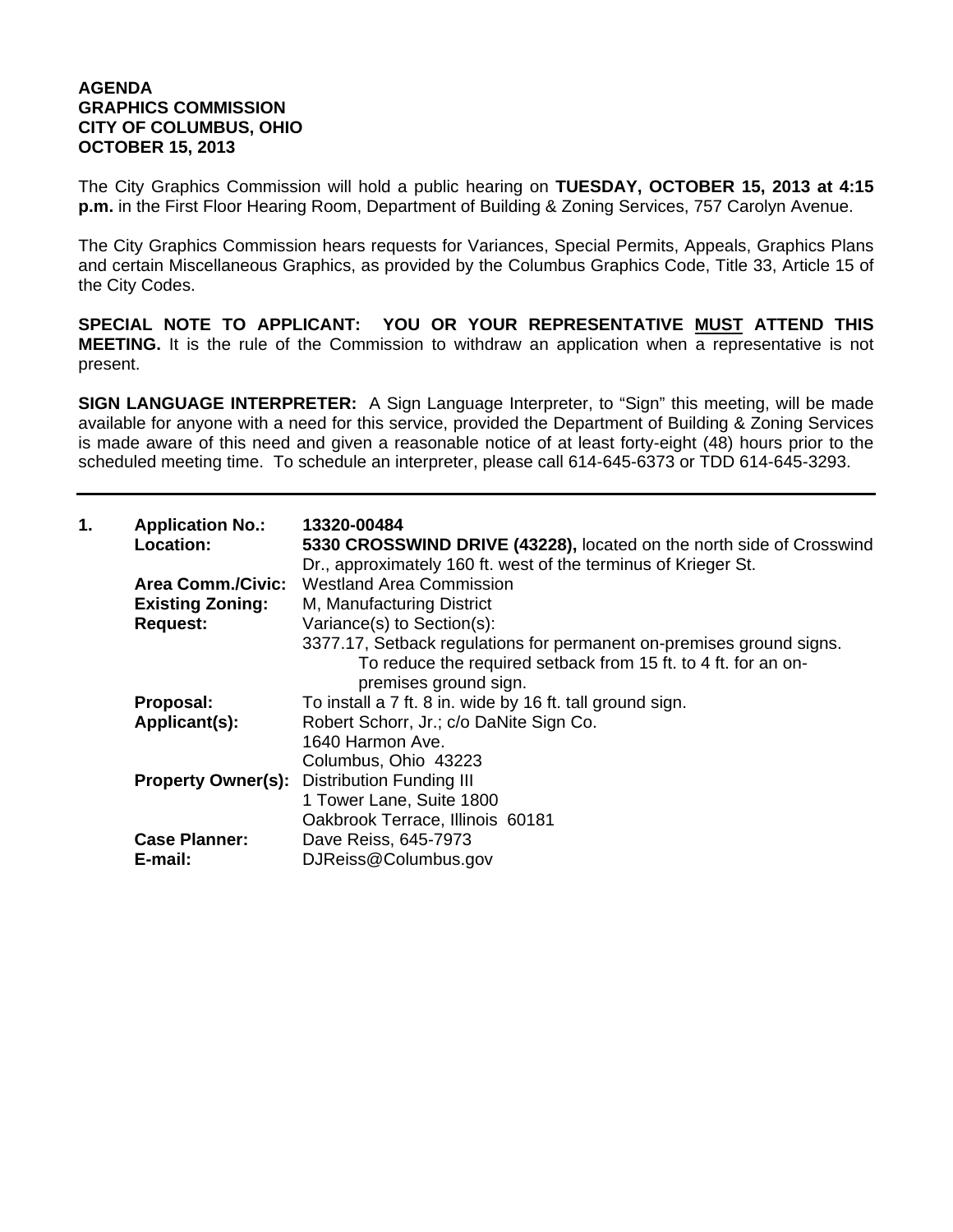| 2. | <b>Application No.:</b><br>Location:                                   | 13320-00526<br>1400 AUTOMALL DRIVE (43228), located at the southwest corner of<br>Automall Drive and Georgesville Road.                                                                                                                                                                                                    |
|----|------------------------------------------------------------------------|----------------------------------------------------------------------------------------------------------------------------------------------------------------------------------------------------------------------------------------------------------------------------------------------------------------------------|
|    | <b>Area Comm./Civic:</b><br><b>Existing Zoning:</b><br><b>Request:</b> | <b>Westland Area Commission</b><br>M, Manufacturing District<br>Graphics Plan(s) to Section(s):<br>3375.12, Graphics requiring graphics commission approval.                                                                                                                                                               |
|    | Proposal:                                                              | To modify an existing graphics plan for a car dealership.<br>To replace existing signs and install new graphics for an existing car<br>dealership.                                                                                                                                                                         |
|    | Applicant(s):                                                          | Hatfield Hyundai Automall<br>1400 Automall Drive                                                                                                                                                                                                                                                                           |
|    | <b>Property Owner(s):</b>                                              | Columbus, Ohio 43228<br>SRE Ohio 2 LLC<br>4401 Colwick Road                                                                                                                                                                                                                                                                |
|    | Attorney/Agent:                                                        | Charlotte, North Carolina 28211<br>Jeffrey L. Brown, c/o Smith & Hale, L.L.C.<br>37 W. Broad St., Suite 725<br>Columbus, Ohio 43215                                                                                                                                                                                        |
|    | <b>Case Planner:</b><br>E-mail:                                        | Jamie Freise, 645-6350<br>JFFreise@Columbus.gov                                                                                                                                                                                                                                                                            |
| 3. | <b>Application No.:</b><br>Location:                                   | 13320-00554<br>5720 CLEVELAND AVENUE (43231), located on the east side of<br>Cleveland Ave., approximately 530 ft. north of E. Dublin-Granville Rd.                                                                                                                                                                        |
|    | <b>Area Comm./Civic:</b><br><b>Existing Zoning:</b><br><b>Request:</b> | <b>Northland Community Council</b><br>C-4, Commercial District<br>Graphics Plan(s) to Section(s):                                                                                                                                                                                                                          |
|    |                                                                        | 3375.12, Graphics requiring graphics commission approval.<br>To allow the display of a wall graphic on a wall where there is no<br>direct public entrance on the same façade. Also, to allow the<br>display of permanent, on-premises roof signs.<br>3377.26, Permanent on-premises roof signs.<br>Graphics plan required. |
|    | Proposal:                                                              | To install three roof signs, two on elevations without a public entrance and<br>which do not face a public street.                                                                                                                                                                                                         |

**Applicant(s):** Loan Max

Columbus, Ohio 43220<br>Attorney/Agent: Mike Davis; c/o Kessler

**Case Planner:** Dave Reiss, 645-7973 **E-mail:** DJReiss@Columbus.gov

P.O. Box 785

5720 Cleveland Ave. Columbus, Ohio 43231 **Property Owner(s):** Westerville Square, Inc.; c/o The Hadler Companies 2000 Henderson Rd., Suite 500

Zanesville, Ohio 43701

Mike Davis; c/o Kessler Sign Co.